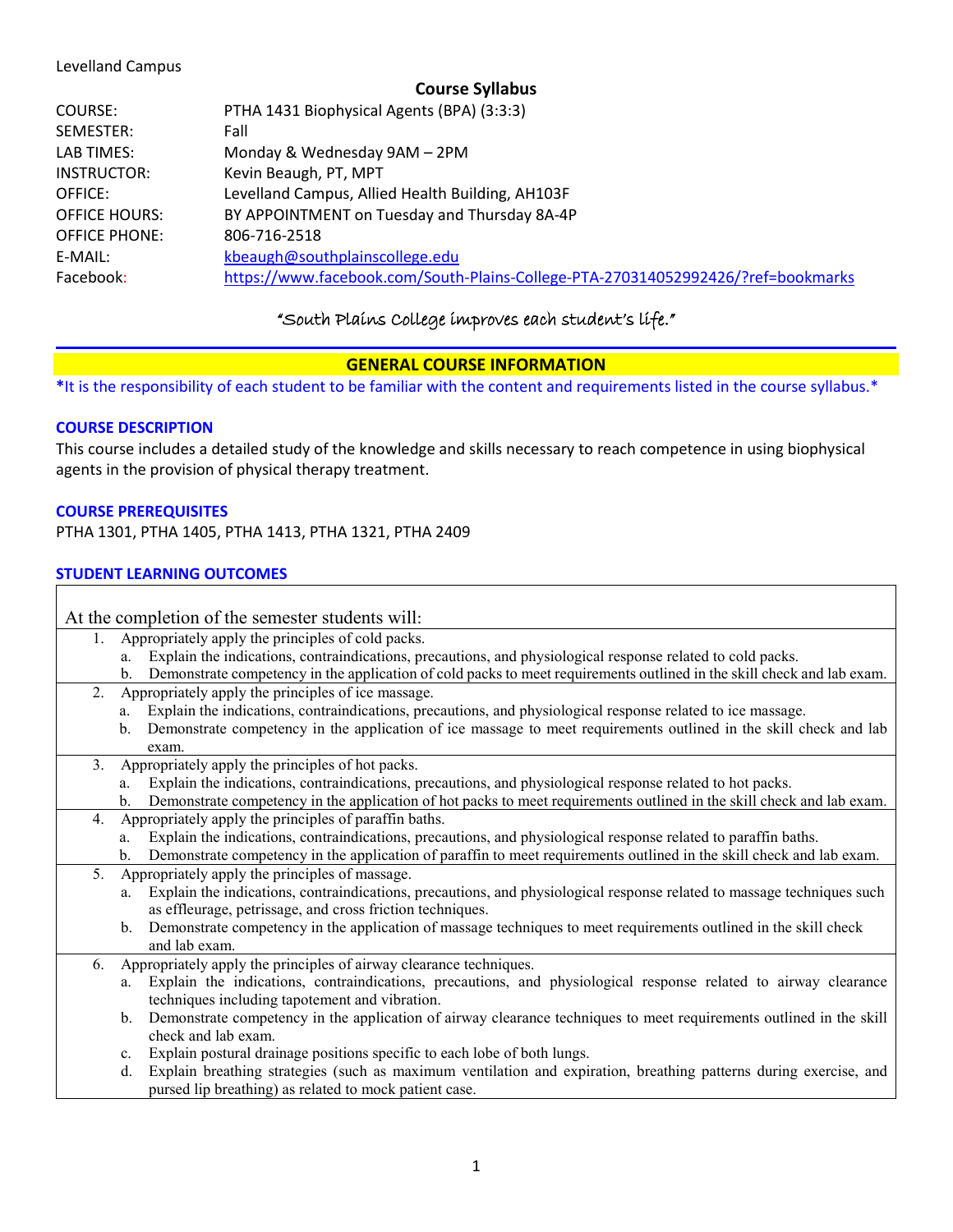| 7. | Appropriately apply the principles of traction.                                                                                                                                       |
|----|---------------------------------------------------------------------------------------------------------------------------------------------------------------------------------------|
|    | Explain the indications, contraindications, precautions, and physiological response related to manual cervical traction,<br>a.                                                        |
|    | mechanical cervical traction, and mechanical lumbar traction.                                                                                                                         |
|    | Demonstrate competency in the application of traction techniques to meet requirements outlined in the skill check and<br>b.<br>lab exam.                                              |
| 8. | Appropriately apply the principles of intermittent compression.                                                                                                                       |
|    | Explain the indications, contraindications, precautions, and physiological response related to intermittent compression.<br>a.                                                        |
|    | Demonstrate competency in the application of intermittent compression to meet requirements outlined in the skill check<br>b.                                                          |
|    | and lab exam.                                                                                                                                                                         |
| 9. | Appropriately apply the principles of ultrasound.                                                                                                                                     |
|    | Explain the indications, contraindications, precautions, and physiological response related to ultrasound.<br>a.                                                                      |
|    | Demonstrate competency in the application of ultrasound to meet requirements outlined in the skill check and lab exam.<br>b.                                                          |
|    | 10. Appropriately apply the principles of phonophoresis.<br>Explain the indications, contraindications, precautions, and physiological response related to phonophoresis.<br>a.       |
|    | Demonstrate competency in the application of phonophoresis to meet requirements outlined in the skill check and lab<br>b.                                                             |
|    | exam.                                                                                                                                                                                 |
|    | 11. Appropriately apply the principles of contrast bath.                                                                                                                              |
|    | Explain the indications, contraindications, precautions, and physiological response related to contrast bath.<br>a.                                                                   |
|    | Demonstrate competency in the application of contrast bath to meet requirements outlined in the skill check and lab<br>b.                                                             |
|    | exam.                                                                                                                                                                                 |
|    | 12. Appropriately apply the principles of the safe use of hydrotherapy.<br>Educate mock patients on the safe use of hydrotherapy and aquatic therapy.                                 |
|    | a.<br>Explain the indications, contraindications, precautions, and physiological response related to hydrotherapy.<br>b.                                                              |
|    | Demonstrate competency in the application of hydrotherapy techniques to meet the requirements outlined in the skill<br>c.                                                             |
|    | check and lab exam.                                                                                                                                                                   |
|    | 13. Appropriately apply the principles of electrotherapy.                                                                                                                             |
|    | Explain the indications, contraindications, precautions, and physiological response related to electrotherapy techniques<br>a.                                                        |
|    | such as IFC, Premodulation, TENS, Combo, NMES, Russian, Biphasic, Iontophoresis, HVES, and Biofeedback.                                                                               |
|    | Demonstrate competency in the application of electrotherapy techniques to meet requirements outlined in the skill check<br>b.                                                         |
|    | and lab exam.<br>14. Appropriately explain the principles of infrared.                                                                                                                |
|    | Explain the indications, contraindications, precautions, and physiological response related to infrared.<br>a.                                                                        |
|    | Explain the application of infrared.<br>b.                                                                                                                                            |
|    | 15. Appropriately apply the principles of ultraviolet.                                                                                                                                |
|    | Explain the indications, contraindications, precautions, and physiological response related to ultraviolet.<br>a.                                                                     |
|    | Demonstrate competency in the application of ultraviolet to meet requirements outlined in the skill check and lab exam.<br>b.                                                         |
|    | 16. Appropriately explain the principles of diathermy.                                                                                                                                |
|    | Explain the indications, contraindications, precautions, and physiological response related to diathermy.<br>a.<br>Explain the application of diathermy.<br>b.                        |
|    | 17. Appropriately explain the principles of low-level LASER therapy.                                                                                                                  |
|    | Explain the indications, contraindications, precautions, and physiological response related to low-level LASER therapy.<br>a.                                                         |
|    | Demonstrate competency in the application of low-level LASER therapy to meet requirements outlined in the skill<br>b.                                                                 |
|    | check and lab exam.                                                                                                                                                                   |
|    | 18. Collect outcome data required to determine the patient's response(s) to the intervention applied as related to course content.                                                    |
|    | Identify equipment and resources necessary for discharge.<br>a.                                                                                                                       |
|    | Assesses cognition and attention related to safe use of modalities.<br>b.<br>Provide input to the supervising physical therapist about outcomes.                                      |
|    | c.<br>19. Apply generic abilities related to course content. (Generic Abilities adapted from the Physical Therapy Program, University                                                 |
|    | of Wisconsin-Madison, May et al. Journal of Physical Therapy Education, 9:1, Spring, 1995.)                                                                                           |
|    | Commitment to Learning - Demonstrate the ability to self-assess, self-correct, and self-direct. Identify needs and<br>a.                                                              |
|    | sources of learning. Seek new knowledge and understanding.                                                                                                                            |
|    | Interpersonal Skills – Demonstrate the ability to interact effectively with patients, families, colleagues, other health care<br>b.                                                   |
|    | professionals, and the community. Demonstrate the ability to effectively deal with cultural and ethnic diversity issues.                                                              |
|    | Communication Skills – Demonstrate the ability to communicate effectively (i.e., speaking, body language, reading,<br>c.                                                              |
|    | writing, and listening) for a varied audiences and purposes.<br>Effective Use of Time – Demonstrate the ability to obtain maximum benefit from a minimum investment of time and<br>d. |
|    | resources.                                                                                                                                                                            |
|    | Use of Constructive Feedback - Demonstrate the ability to identify sources and seek out feedback and to effectively use<br>e.                                                         |
|    | and provide feedback for improving personal interaction.                                                                                                                              |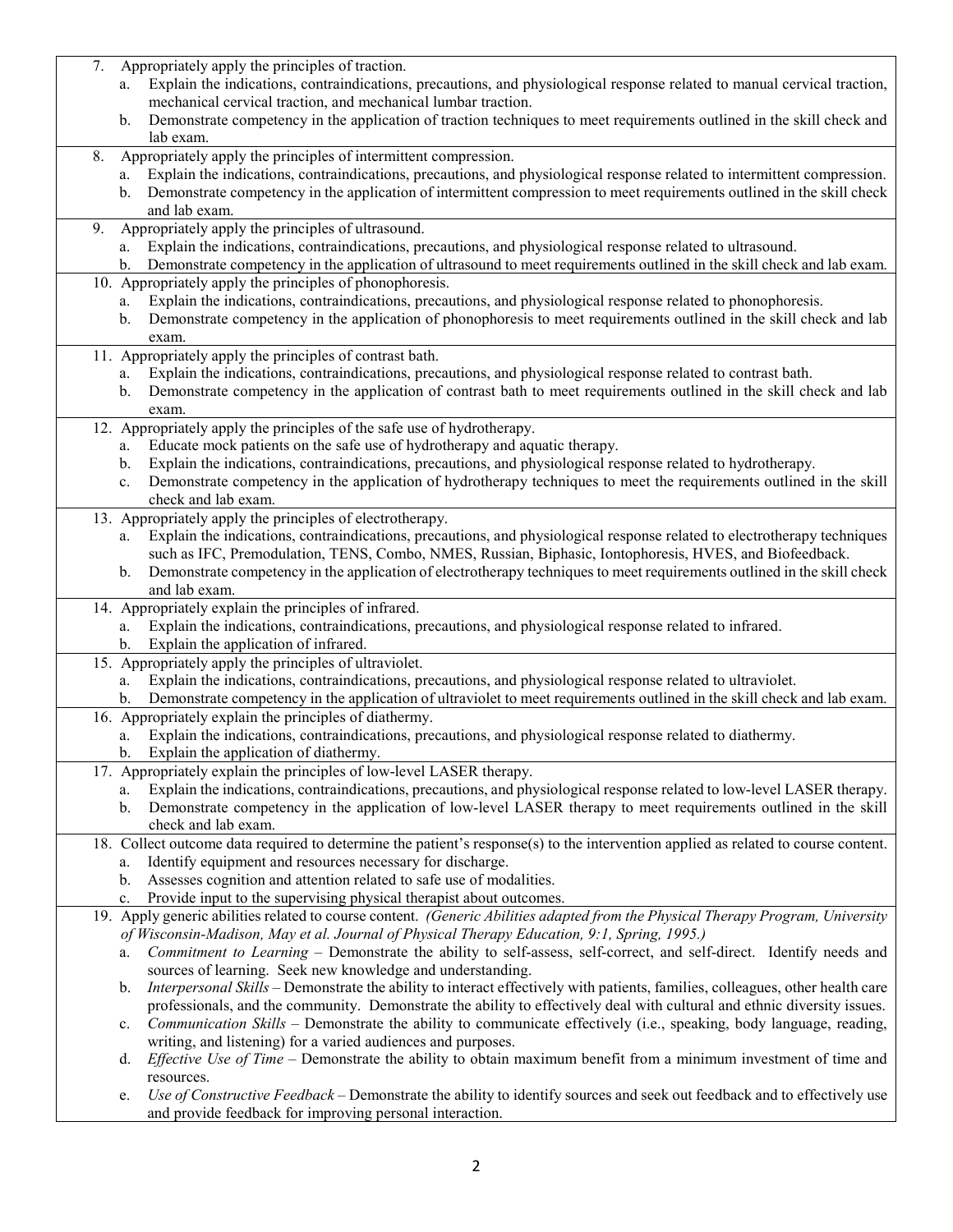| f.                                                                                                              | Problem-Solving – Demonstrate the ability to recognize and define problems, analyze data, develop and implement              |  |  |
|-----------------------------------------------------------------------------------------------------------------|------------------------------------------------------------------------------------------------------------------------------|--|--|
|                                                                                                                 | solutions, and evaluate outcomes.                                                                                            |  |  |
| g.                                                                                                              | <i>Professionalism</i> – Demonstrate the ability to exhibit appropriate professional conduct and to represent the profession |  |  |
|                                                                                                                 | effectively.                                                                                                                 |  |  |
| h.                                                                                                              | <i>Responsibility</i> – Demonstrate the ability to fulfill commitments and to be accountable for actions and outcomes.       |  |  |
|                                                                                                                 | Critical Thinking – Demonstrate the ability to question logically; to recognize and differentiate facts, illusions,          |  |  |
|                                                                                                                 | assumptions, and hidden assumptions; and to distinguish the relevant from the irrelevant.                                    |  |  |
|                                                                                                                 | Stress Management – Demonstrate the ability to identify sources of stress and to develop effective coping behaviors.         |  |  |
| 20. Use a SOAP note format to document interventions provided and data gathered related to those interventions. |                                                                                                                              |  |  |
|                                                                                                                 | 21. Describe basic concepts related to the APTA Guide to Physical Therapist Practice.                                        |  |  |
| a.                                                                                                              | Integrate basic concepts presented in the APTA Guide to Physical Therapist Practice related to course content.               |  |  |
| b.                                                                                                              | Identify the parameters of the scope of practice of the PTA related to course content.                                       |  |  |

# **COURSE OBJECTIVES**

At the completion of this course the student will have the cognitive, psychomotor, and affective competencies to:

- 1. Appropriately apply the principles of cold packs.
- 2. Appropriately apply the principles of ice massage.
- 3. Appropriately apply the principles of hot packs.
- 4. Appropriately apply the principles of paraffin baths.
- 5. Appropriately apply the principles of massage.
- 6. Appropriately apply the principles of airway clearance techniques.
- 7. Appropriately apply the principles of traction.
- 8. Appropriately apply the principles of intermittent compression.
- 9. Appropriately apply the principles of ultrasound.
- 10. Appropriately apply the principles of phonophoresis.
- 11. Appropriately apply the principles of contrast baths.
- 12. Appropriately explain the principles of the safe use of hydrotherapy.
- 13. Appropriately apply the principles of electrotherapy.
- 14. Appropriately explain the principles of infrared.
- 15. Appropriately apply the principles of ultraviolet.
- 16. Appropriately explain the principles of diathermy.
- 17. Appropriately apply the principles of low-level LASER therapy.
- 18. Collect outcome data required to determine the patient's response(s) to the intervention applied as related to course content.
- 19. Apply generic abilities related to course content.
- 20. Describe basic concepts related to the APTA *Guide to Physical Therapist Practice.*

#### **EVALUATION METHODS**

Computer-based exams, video-recorded lab exams, lab skills check-offs, quizzes, and other projects as assigned.

#### **ACADEMIC INTEGRITY**

It is the aim of the faculty of South Plains College to foster a spirit of complete honesty and a high standard of integrity. The attempt of any student to present as his or her own any work which he or she has not honestly performed is regarded by the faculty and administration as a most serious offense and renders the offender liable to serious consequences, possibly suspension.

**Cheating** - Dishonesty of any kind on examinations or on written assignments, illegal possession of examinations, the use of unauthorized notes during an examination, obtaining information during an examination from the textbook or from the examination paper of another student, assisting others to cheat, alteration of grade records, illegal entry or unauthorized presence in the office are examples of cheating. Complete honesty is required of the student in the presentation of any and all phases of coursework. This applies to quizzes of whatever length, as well as final examinations, to daily reports and to term papers.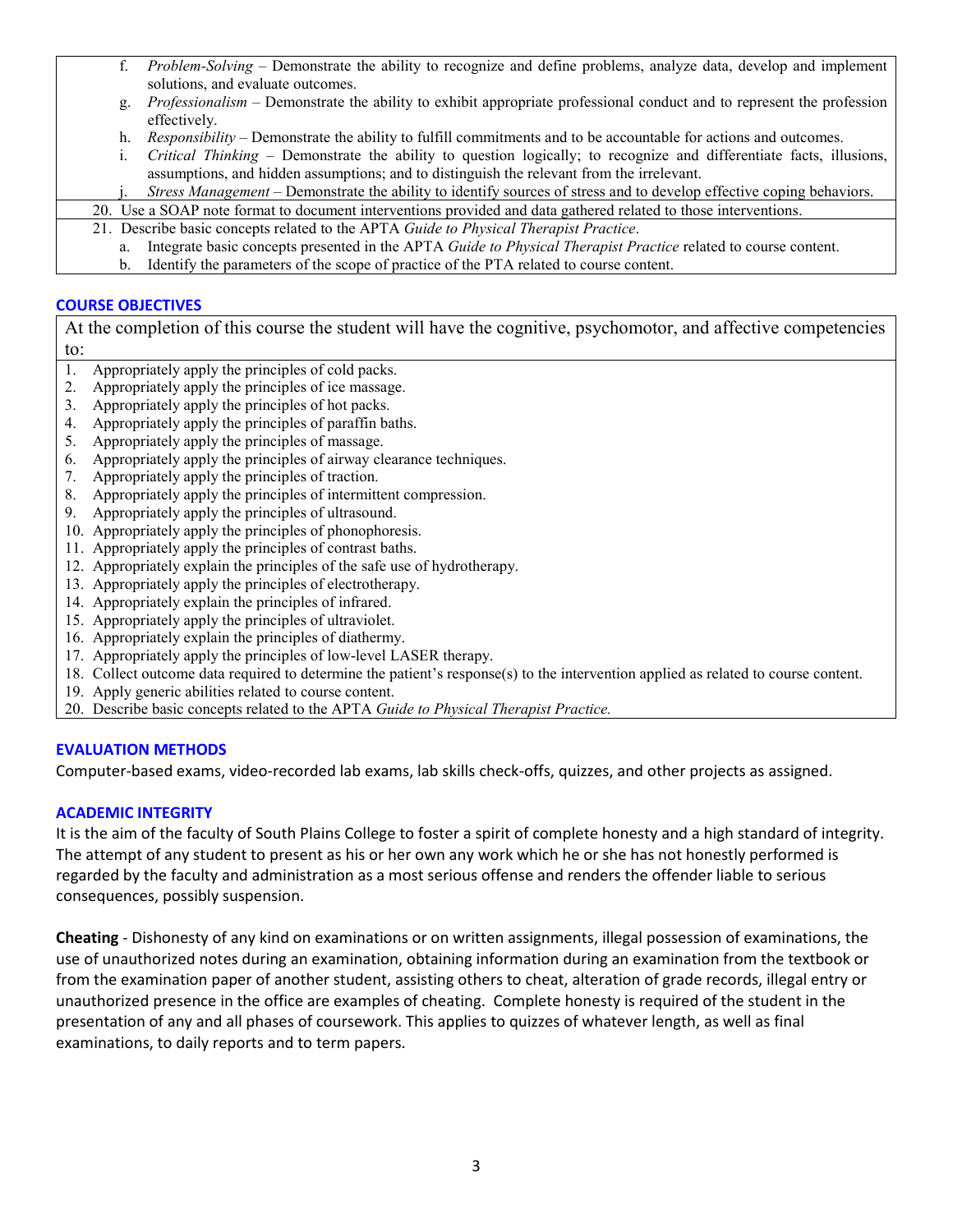**Plagiarism** - Offering the work of another as one's own, without proper acknowledgment, is plagiarism; therefore, any student who fails to give credit for quotations or essentially identical expression of material taken from books, encyclopedias, magazines and other reference works, or from themes, reports or other writings of a fellow student, is guilty of plagiarism.

# **VERIFICATION OF WORKPLACE COMPETENCIES**

Physical Therapist Assistants are expected to know how to read a physical therapy evaluation and plan of care and provide treatment (including the use of biophysical agents) based on their training.

## **BLACKBOARD**

Blackboard is an e-Education platform designed to enable educational innovations everywhere by connecting people and technology. This educational tool will be used in this course throughout the semester.

# **FACEBOOK (**[https://www.facebook.com/South-Plains-College-PTA-270314052992426/?ref=bookmarks\)](https://www.facebook.com/South-Plains-College-PTA-270314052992426/?ref=bookmarks)

The PTA Program has a Facebook page (link indicated above). In addition to the South Plains College website, this Facebook page may be used to keep students up-to-date on program activities, weather delays, South Plains College announcements and will help with program recruitment. "Liking" the South Plains College PTA Program Facebook page is not mandatory, nor are personal Facebook accounts, in order to access this page.

# **APPLICABLE SCANS COMPETENCIES AND FOUNDATION SKILLS**

Applicable Foundation Skills and SCANS Competencies are listed below. Refer also to Course Objectives listed above.

# **TEXT AND MATERIALS** Title **Author(s)** Publisher ISBN **PHYSICAL** Physical Therapy Clinical<br>Handbook for PTA (3rd Ed.) Therapy<br>Handbook for PTA (3rd Ed.) The Fig. 6 Kulinski Jones & Bartlett 9781284105568 Physical Therapy Clinical Physical Agents : Theory **GENTS** and Practice Behrens/Beinert FA Davis 9780803638167 and Proc (primary text) Manual for<br>Physical Agents Manual for Physical Agents Of Hysical Agency Hayes/Hall | Pearson | 9780136072157

# **SPECIFIC COURSE INFORMATION**

#### **ADDITIONAL CLASSROOM ITEMS**

Students should come to class prepared with note-taking items (pens, pencils, spiral notebook, computer, etc.). An Internet-enabled device will be useful for accessing web-based resources, skills check-offs, etc.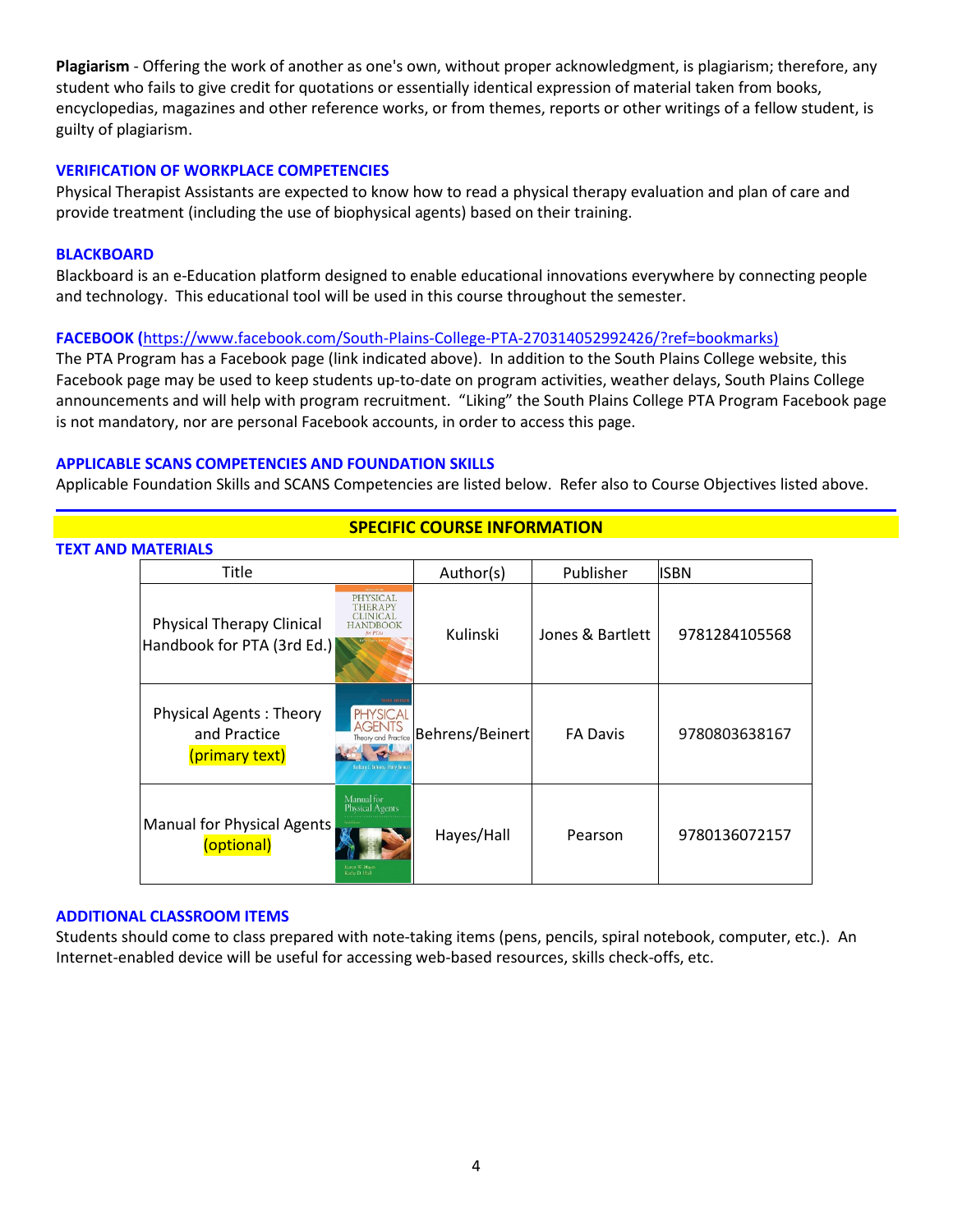# **ATTENDANCE POLICY (\*READ CAREFULLY)**

Students are expected to attend all classes in order to be successful in a course. The student may be administratively withdrawn from the course when absences become excessive as defined below.

When an unavoidable reason for class absence arises, such as illness, an official trip authorized by the college or an official activity, the instructor may permit the student to make up work missed. It is the student's responsibility to complete work missed within a reasonable period of time as determined by the instructor. Students are officially enrolled in all courses for which they pay tuition and fees at the time of registration. Should a student, for any reason, delay in reporting to a class after official enrollment, absences will be attributed to the student from the first class meeting.

Students who enroll in a course but have "Never Attended" by the official census date, as reported by the faculty member, will be administratively dropped by the Office of Admissions and Records. A student who does not meet the attendance requirements of a class as stated in this course syllabus and does not officially withdraw from that course by the official census date of the semester, may be administratively withdrawn from that course and receive a grade of "X" or "F" as determined by the instructor. Instructors are responsible for clearly stating their administrative drop policy in the course syllabus, and it is the student's responsibility to be aware of that policy.

It is the student's responsibility to verify administrative drops for excessive absences through MySPC using his or her student online account. If it is determined that a student is awarded financial aid for a class or classes in which the student never attended or participated, the financial aid award will be adjusted in accordance with the classes in which the student did attend/participate and the student will owe any balance resulting from the adjustment.

(http://catalog.southplainscollege.edu/content.php?catoid=47&navoid=1229#Class\_Attendance)

**Due to the importance of the patient care information being taught, the instructor of this course defines excessive absences as missing a third class day (or having equivalent tardies) in a course section. A student who meets this criteria will be administratively dropped from the course by the instructor.**

- Tardies: (Definition): arriving any time after the class has started or not returning from an approved break after class has started.
- Three tardies will be considered missing one class day and counted as such.
- Work schedule is not an excuse for missing class.
- Any exceptions to this policy must be discussed on an individual basis with the course instructor and the PTA Program Director. (i.e. – student hospitalization, immediate family member death, etc.)

# **LAB PARTICIPATION POLICY**

Lab sessions are intended to provide time for **actual practice** of techniques - a majority of time spent in lab should be **performing** skills (not talking about them, or looking at information about them). It is not appropriate to use lab sessions to review material or read/look up information - you should use lab time only to do things that you cannot do outside of lab.

**Open Lab Practice :** You will be assigned open lab practice requirements based on your skills check-offs performance, to be performed outside of and in addition to scheduled lab sessions, through development of a learning contract. You will log the time spent **performing** open lab practice to document fulfillment of this requirement.

# **ASSIGNMENT POLICY**

All assignments must be completed by the assigned due date. Late and/or incomplete assignments will not be accepted and a grade of zero will be recorded. Quizzes will be administered to determine student's preparedness to participate in lab. The student will be permitted to join the lab after completing the pertinent viewing quiz. An absence/tardy will be recorded if this requirement results in an absence or late arrival. Assignments, quizzes, exams, and skills check-offs that are missed due to an unexcused absence may not be made up. See the instructor for more specific information.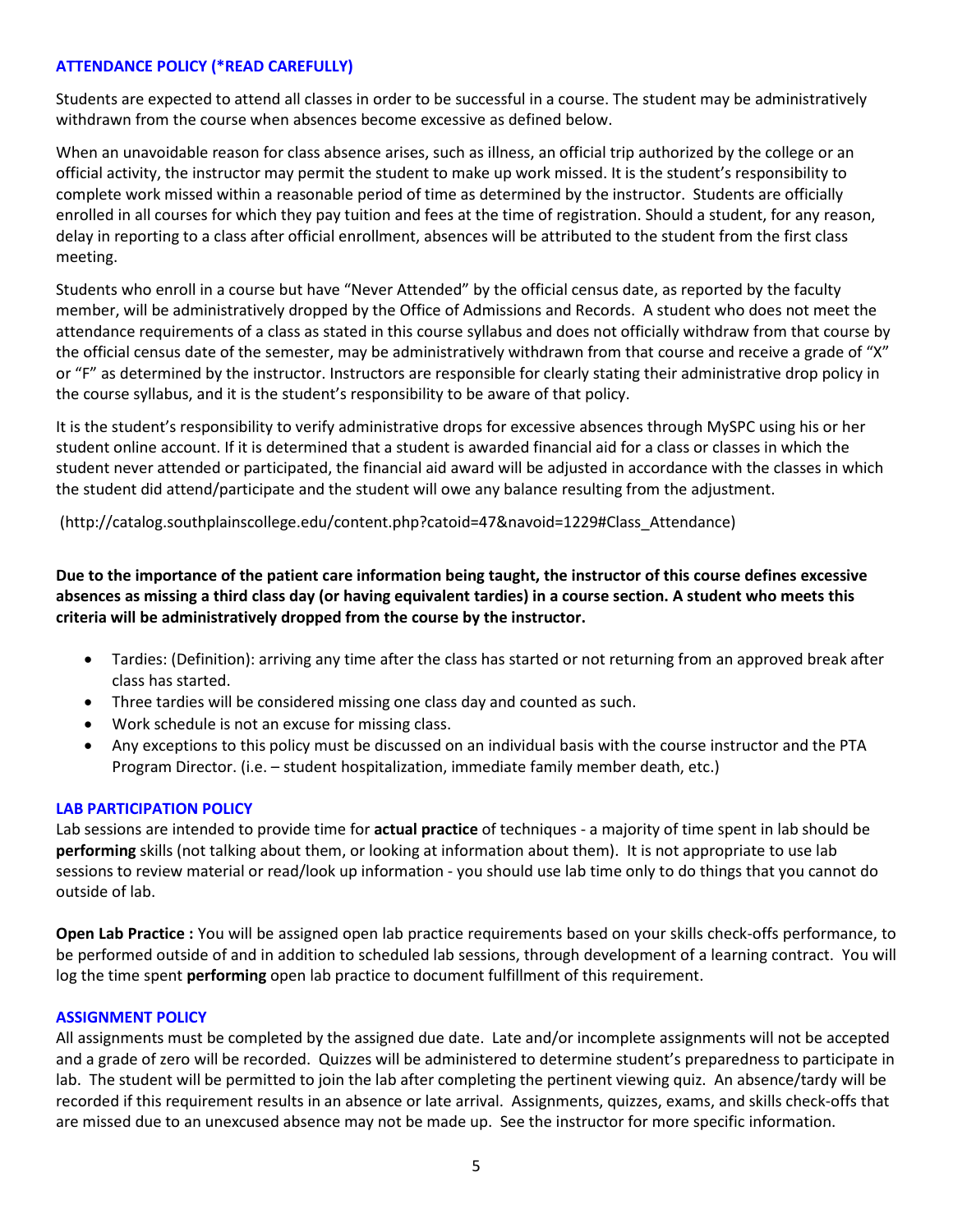# **COMPUTER USAGE**

As computer technology in the field of health occupations continues to become more popular, computers will be used in this course for several assignments. All students have access to computers and printers on the South Plains College campus. Students will be expected to utilize computers to access assignments and classroom resources. All registered students are supplied with a working email account from South Plains College. In order to take exams, students must have their username and password.

# **ALL STUDENTS ARE EXPECTED TO KNOW THEIR SPC STUDENT USERNAME AND PASSWORD.**

# **COMPUTER LAB USAGE**

The computer lab(s) on any campus may be used by students during scheduled open hours or as assigned by an instructor. Printer paper will not be provided for students to print materials but students may seek assistance from faculty or staff to request lab paper from the college if needed. Lack of computer lab paper is not an excuse for not having homework assignments, skills lab sheets, or any other required documents. Students should come prepared for class.

# **EXAMS**

The majority of student 'written' exams will be administered via computer to prepare them for the NPTE-PTA. Students should practice proper spelling and grammar when answering a written exam.

Additionally, many exam questions will be constructed in the same manner as NPTE-PTA questions, allowing students to prepare for that testing format.

- Students are required to earn a 75% or higher lecture exam average.
- If a student fails a lab exam (earning below a 75% and/or having one or more critical safety violations), the student may retest to earn no higher than a 75%.
- Students are required to earn a 75% or higher on each lab exam.
- Lab exams are administered in the lab with body cams. Students are expected to conduct their lab exam within the scheduled requirements.
- Students are expected to begin exams on time and to complete the exams within the time frame allowed.

#### **LAB EXAMS**

**Preparation :** All lab skills check-offs from units to be tested must be completed prior to participation in lab exams. Performance Improvement assignment must be completed prior to participation in lab exams.

**Lab Exam Procedure :** The Midterm Lab Exam will cover material presented in this class (PTHA 1431). The Final Lab Exam will cover all material presented in this class (PTHA 1431) and Rehabilitation Techniques (PTHA 2435). You will prepare, record (using supplied body camera), perform, and document a treatment session or sessions in a simulated patient treatment environment based on given patient scenario(s). You will also serve as a patient(s) for a testing classmate(s), and will be graded on your ability to appropriately mimic the expected physical, cognitive, communication, and emotional characteristics indicated by the given patient scenario(s).

Lab Exam Grading : Your grade will be determined by video analysis and analysis of your submitted preparation and documentation - this will be recorded on the SPC PTA Program Lab Exam grading rubric. One retake opportunity will be offered for an initial failing effort (from critical safety incident(s) and/or from an overall score of less than 75%) - a successful retake will result in a maximum score of a 75%.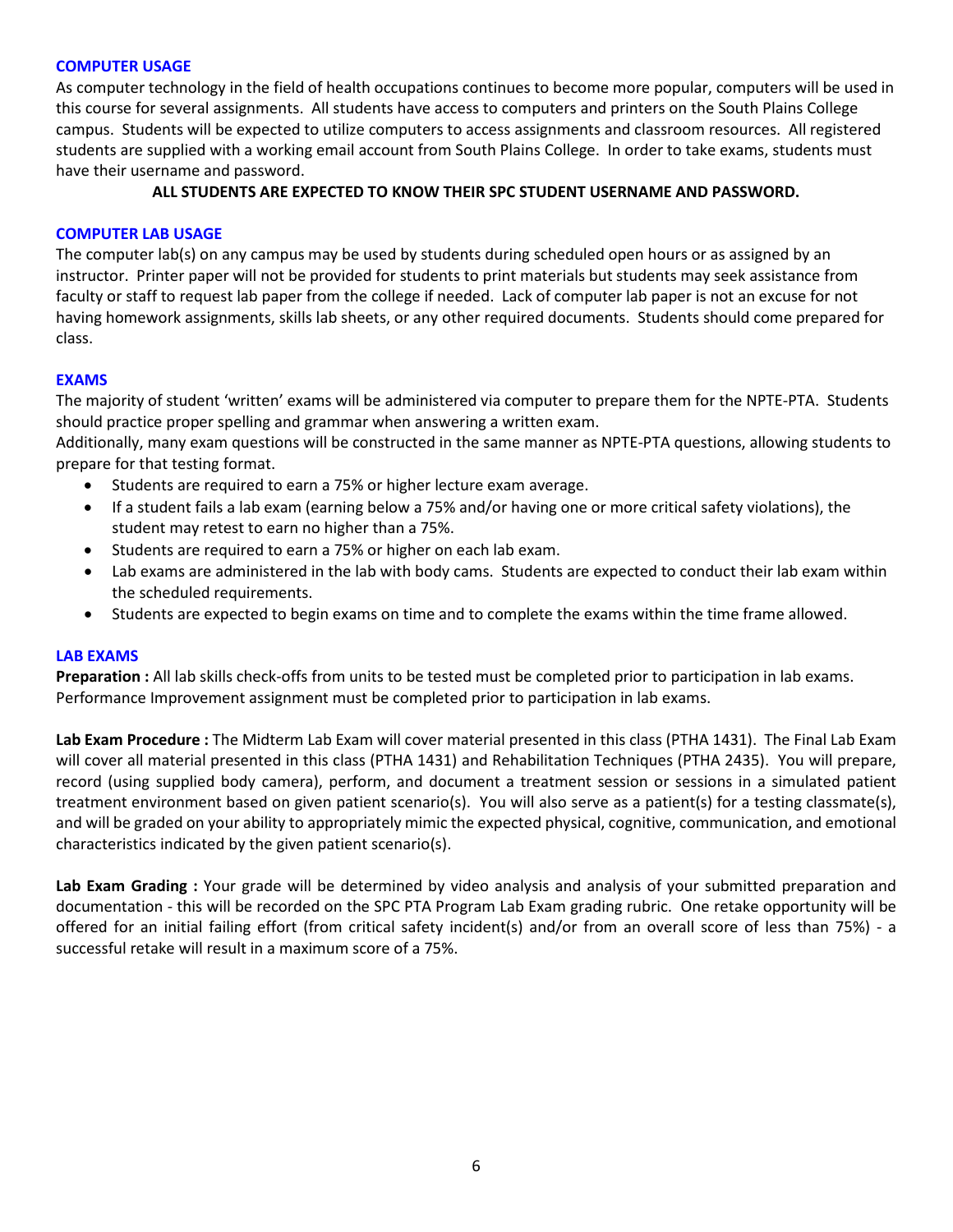# **GRADING POLICY**

A minimum of 75% on all exams and assignments is required to receive a passing grade for that exam or assignment. Students must earn an overall grade of 75% or better for each course section to pass that section. Students who fall below this requirement will not be allowed to continue in the PTA Program.

**Final semester grades will be based on the following:**

| Professionalism       |             |   | 5%  |
|-----------------------|-------------|---|-----|
| <b>BPA Debates</b>    |             |   | 10% |
| Quizzes               |             |   | 15% |
| Lab Exams             |             |   | 35% |
| Lecture Exams         |             |   | 35% |
| Grading Scale: 90-100 |             | А |     |
|                       | 80-89       | в |     |
|                       | 75-79       | C |     |
|                       | 74 or below | F |     |

**Midterm Performance :** A student who has an overall average below 77% will contact the course instructor to arrange a meeting to develop a learning contract, which will outline the student's academic issues, interventions to address these issues, and assessment of the student's participation/completion of these interventions. This is not a disciplinary action, but an individualized plan to improve the student's performance.

**Lab Exams :** An "INCOMPLETE" will be given for failure to complete assigned skills check-offs, failure to complete required lab exam preparation, and/or failure to complete lab exam retake opportunities. Students who receive an "INCOMPLETE" for this course will not be allowed to continue in the PTA program.

**Skills Check-Offs Verification :** All course skills check-offs must be completed and verified by the end of the semester.

# **STUDENT CONDUCT POLICIES**

# **SPECIAL REQUIREMENTS (\*Read Carefully)**

- Students must complete the Acknowledgment Quiz found in the "Start Here!" folder on Blackboard to indicate that the student has read and understands the content of syllabus, topics outline, assignment calendar, PTA Program and Clinical Experience handbooks, grievance policy, and appeals process. **This is due by the end of the day on Sunday of Week 1.**
- **Cell Phones/Tablets/Computers** Internet-enabled devices should ONLY be used for classroom purposes while the student is in class. It is expected that the student will excuse him- or herself, and conduct personal business (including phone calls, text messaging, social media usage, instant messaging, chatting, etc.) outside of the classroom. Devices are expected to be silenced during class/lab times. If a phone sounds during class/lab or a student is found to be conducting non-class/lab-related activities, the student will be asked to leave class/lab and receive one unexcused absence for the first incident. Students are not allowed to have electronic devices (cell phones, smart watches, etc.) on their person during exams.
- **Class Dress Code –** Students are expected to follow the dress code as stated in the PTA student Handbook. You will need appropriate attire for lab : to afford professional and modest access to body parts being addressed. **WHAT NOT TO WEAR : torn jeans, low cut blouses, short shorts, T-shirts with offensive writing and/or logos.**

#### **COMMUNICATION POLICY**

Electronic communication between instructor and students in this course will utilize each student's indicated preferred email address, and may also utilize text messaging. Students are encouraged to check email on a daily basis, and respond to emails within 24 hours. Students will have access to assignments, web-links, handouts, and other vital material which will be delivered via Blackboard. Any student having difficulty accessing Blackboard or their email should immediately contact their instructor for direction. The instructor will work with any student to ensure the student has access to a computer on campus and can obtain the needed class content that is located on Blackboard.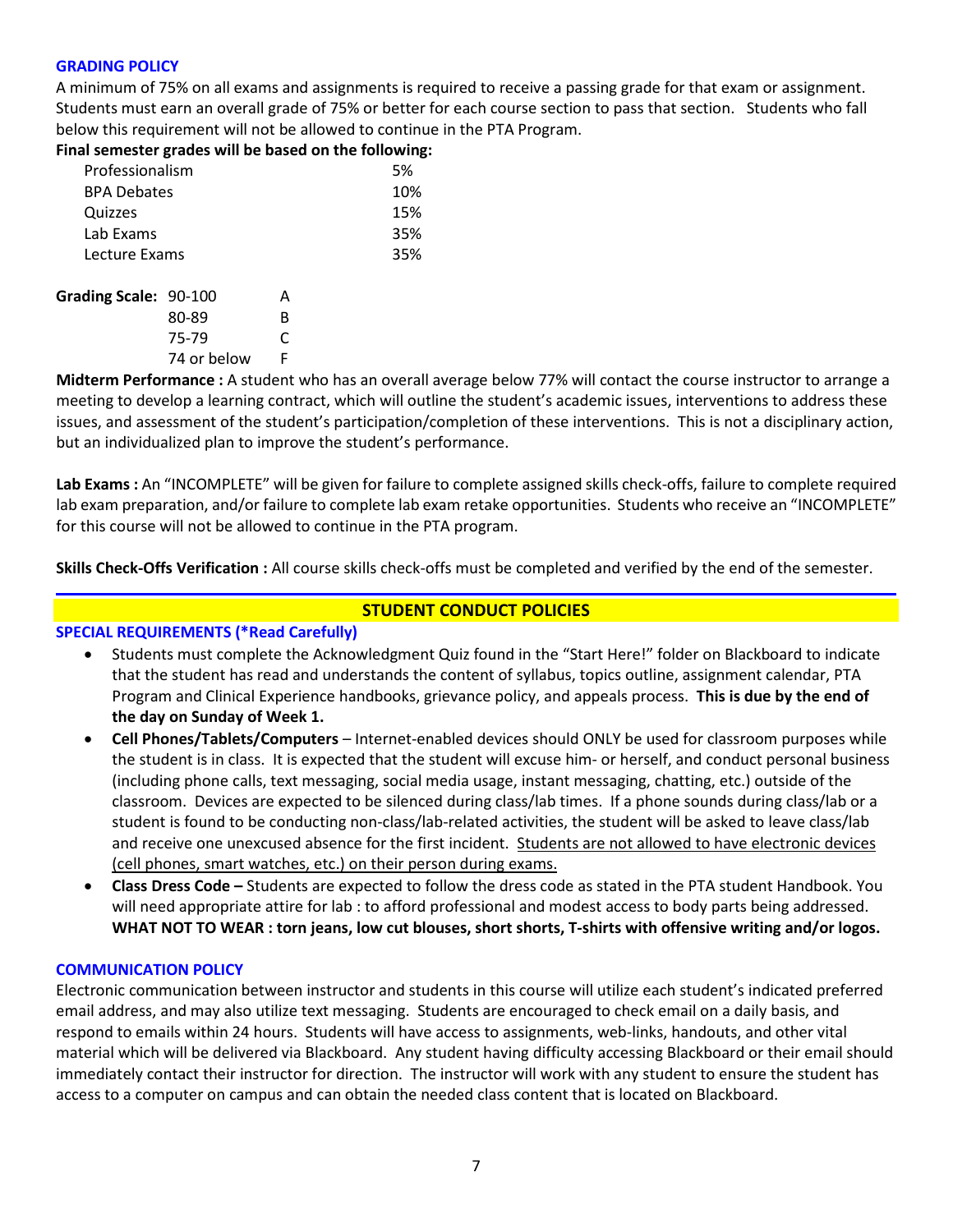# **ON-CAMPUS HEALTH CONSIDERATIONS**

It is the policy of South Plains College that as a condition of on-campus enrollment, all students will engage in safe behaviors to avoid the spread of contagious disease in the SPC community. Such behaviors specifically include the strong recommendation that all students receive all available vaccinations (flu, COVID, etc.) AND properly wear CDC-compliant face coverings while in SPC buildings including in classrooms, labs, hallways, and restrooms.

If you are experiencing any of the following symptoms, please do not attend class and either seek medical attention or get tested for COVID-19 :

- Cough, shortness of breath, difficulty breathing
- Fever or chills
- Muscles or body aches
- Vomiting or diarrhea
- New loss of taste and smell

Please also notify DeEtte Edens, BSN, RN, Associate Director of Health & Wellness, at [dedens@southplainscollege.edu](mailto:dedens@southplainscollege.edu) or 806-716-2376.

The student assumes all consequences, ramifications, and responsibilities for the behavior that the student chooses with regard to transmission of any contagious disease, including COVID.

# **STUDENT CONDUCT**

Rules and regulations relating to the students at South Plains College are made with the view of protecting the best interests of the individual, the general welfare of the entire student body and the educational objectives of the college. As in any segment of society, a college community must be guided by standards that are stringent enough to prevent disorder, yet moderate enough to provide an atmosphere conducive to intellectual and personal development. A high standard of conduct is expected of all students. When a student enrolls at South Plains College, it is assumed that the student accepts the obligations of performance and behavior imposed by the college relevant to its lawful missions, processes and functions. Obedience to the law, respect for properly constituted authority, personal honor, integrity and common sense guide the actions of each member of the college community both in and out of the classroom. Students are subject to federal, state and local laws, as well as South Plains College rules and regulations. A student is not entitled to greater immunities or privileges before the law than those enjoyed by other citizens. Students are subject to such reasonable disciplinary action as the administration of the college may consider appropriate, including suspension and expulsion in appropriate cases for breach of federal, state or local laws, or college rules and regulations. This principle extends to conduct off-campus which is likely to have adverse effects on the college or on the educational process which identifies the offender as an unfit associate for fellow students.

Students are expected to follow the ethics and rules of professional conduct as outlined in the student handbook. Unprofessional conduct on the part of a student as outlined in the student handbook results in dismissal from the PTA program.

Any student who fails to perform according to expected standards may be asked to withdraw.

Rules and regulations regarding student conduct appear in the current Student Guide.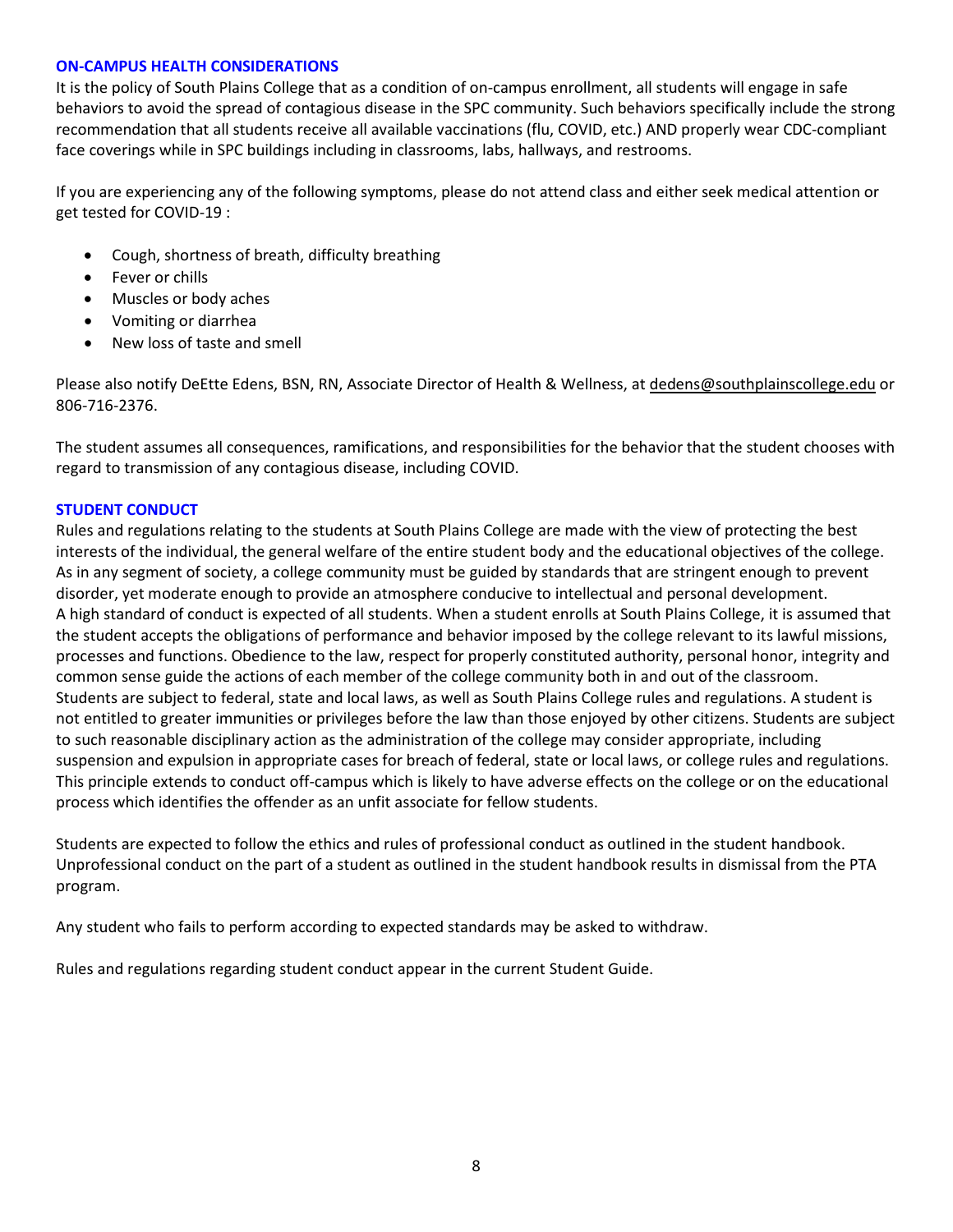# **CAMPUS CARRY**

Campus Concealed Carry - Texas Senate Bill - 11 (Government Code 411.2031, et al.) authorizes the carrying of a concealed handgun in South Plains College buildings by individuals and in accordance with Texas Government Code 411.209. All holders of a valid Texas License to Carry may carry on their person a handgun that is concealed in accordance with Texas Penal Code 46.03(a-2). Qualified law enforcement officers or those who are otherwise authorized to carry a concealed handgun in the State of Texas are also permitted to do so. Pursuant to Penal Code (PC) 46.035 and South Plains College policy, license holders may not carry a concealed handgun in restricted locations. For a list of locations and Frequently Asked Questions, please refer to the [SPC Campus Carry webpage.](http://www.southplainscollege.edu/campuscarry.php) Report violations to the College Police Department at 806-716-2396 or 9-1-1.

#### **COURSE DISCLAIMER**

You may not apply what you are learning to the general public. You are a student PTA and are learning physical therapy techniques. You will be practicing these skills on each other when you are in lab under the course instructor's supervision. If you are presently working in a clinic you cannot practice these skills on patients. Once you have passed the class, you still cannot practice the acquired skills in a clinic. You will only be permitted to apply these skills to the general public under a clinical instructor's supervision once you begin your clinical internships.

Additionally, enrollment in this course does not guarantee a passing grade, successful completion of the PTA curriculum, or passing NPTE-PTA and resultant licensure. Your successful completion of all courses, passing NPTE-PTA, and completion of State Board of PT requirements is necessary to work as a PTA.

# **ADMINISTRATIVE POLICIES**

**DROPPING A CLASS**

Students should submit a **[Student Initiated Drop Form](https://forms.office.com/Pages/ResponsePage.aspx?id=ZrGRbWrP6UWeIqAmJdCCqRkmPIpp6AVCixFJfcqITt9UODExTUFXS0JOODhJOTlYM0NEV1kzRk9GMS4u)** online**.**

**Students will not be required to obtain an instructor signature to drop**, however, we do encourage students to communicate with instructors or advisors prior to dropping a course when they are able.

#### **WITHDRAWING FROM ALL CLASSES**

If a student wishes to withdraw from all courses, they should initiate that process with the Advising Office. They can schedule an appointment with an advisor by visiting [http://www.southplainscollege.edu/admission](http://www.southplainscollege.edu/admission-aid/advising/spcadvisors.php)[aid/advising/spcadvisors.php](http://www.southplainscollege.edu/admission-aid/advising/spcadvisors.php) or by calling 806-716-2366.

# **SCHEDULE CHANGE (after late registration and before census date)**

To make a schedule change after late registration (August 28) and before the census date (September 9), students should submit a **[Schedule Change Form.](https://forms.office.com/Pages/ResponsePage.aspx?id=ZrGRbWrP6UWeIqAmJdCCqRkmPIpp6AVCixFJfcqITt9UODIyTkRZSkFHVDNSVFRFV0g0T0tVWVAwRi4u)**

After late registration, adding a class requires instructor approval. If a student is requesting to be added to one of your courses and you approve, please email [registrar@southplainscollege.edu](mailto:registrar@southplainscollege.edu) with your approval. This can take the place of signature on the Schedule Change Form that we have required in the past.

For additional information regarding schedule changes, drops and withdrawals[, click here.](http://www.southplainscollege.edu/admission-aid/apply/schedulechanges.php)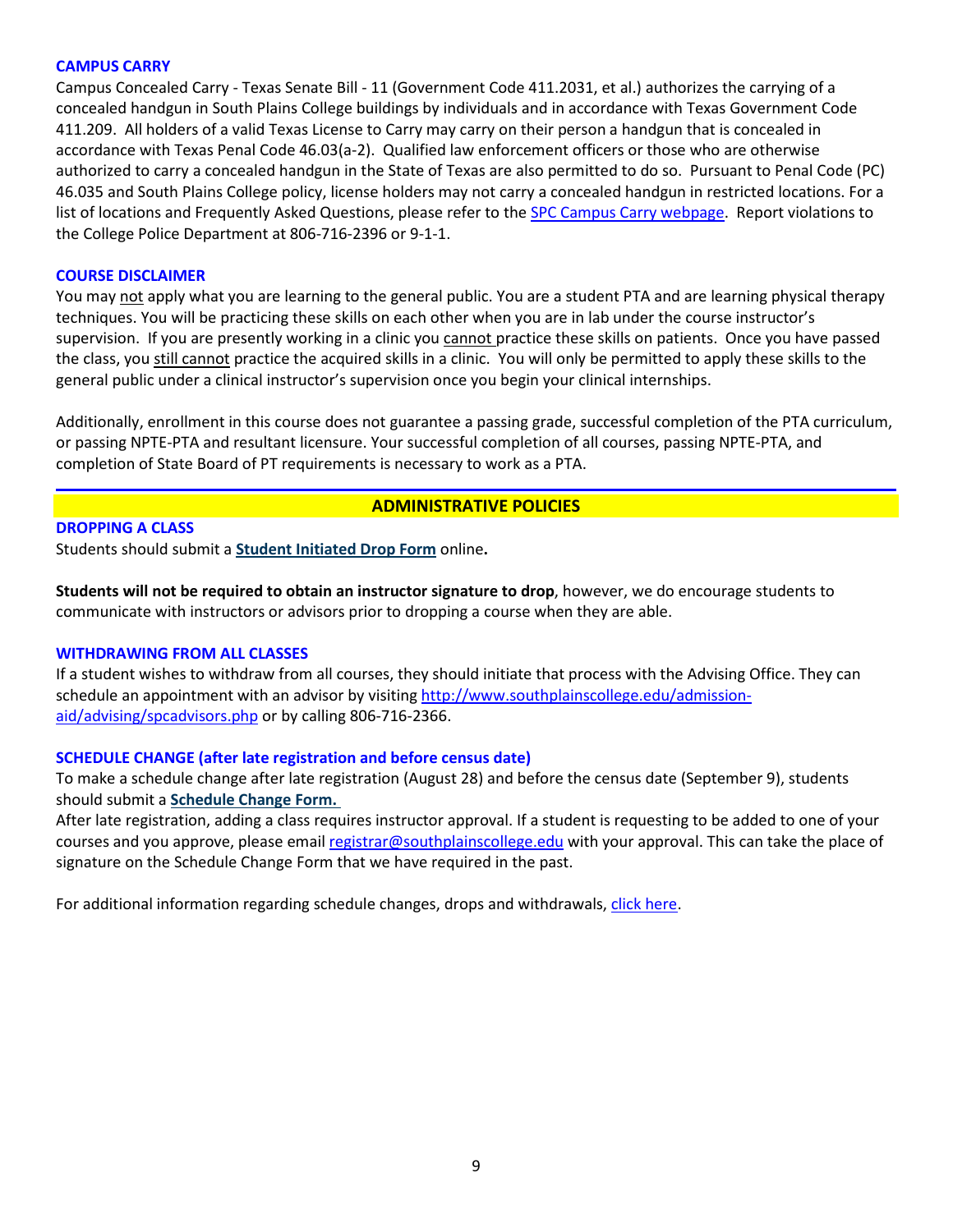#### **ACCOMMODATIONS**

#### **DIVERSITY STATEMENT**

In this class, the teacher will establish and support an environment that values and nurtures individual and group differences and encourages engagement and interaction. Understanding and respecting multiple experiences and perspectives will serve to challenge and stimulate all of us to learn about others, about the larger world and about ourselves. By promoting diversity and intellectual exchange, we will not only mirror society as it is, but also model society as it should and can be.

#### **DISABILITIES STATEMENT**

Students with disabilities, including but not limited to physical, psychiatric, or learning disabilities, who wish to request accommodations in this class should notify the Disability Services Office early in the semester so that the appropriate arrangements may be made. In accordance with federal law, a student requesting accommodations must provide acceptable documentation of his/her disability to the Disability Services Office. For more information, call or visit the Disability Services Office at Levelland Student Health & Wellness Center 806-716-2577, Reese Center (also covers ATC) Building 8: 806-716-4675, Plainview Center Main Office: 806-716-4302 or 806-296-9611, or the Health and Wellness main number at 806-716-2529.

## **PREGNANCY ACCOMMODATIONS STATEMENT**

If you are pregnant, or have given birth within six months, Under Title IX you have a right to reasonable accommodations to help continue your education. To activate accommodations you must submit a Title IX pregnancy accommodations request, along with specific medical documentation, to the Director of Health and Wellness. Once approved, notification will be sent to the student and instructors. It is the student's responsibility to work with the instructor to arrange accommodations. Contact Crystal Gilster, Director of Health and Wellness at 806-716-2362 or email [cgilster@southplainscollege.edu](mailto:cgilster@southplainscollege.edu) for assistance.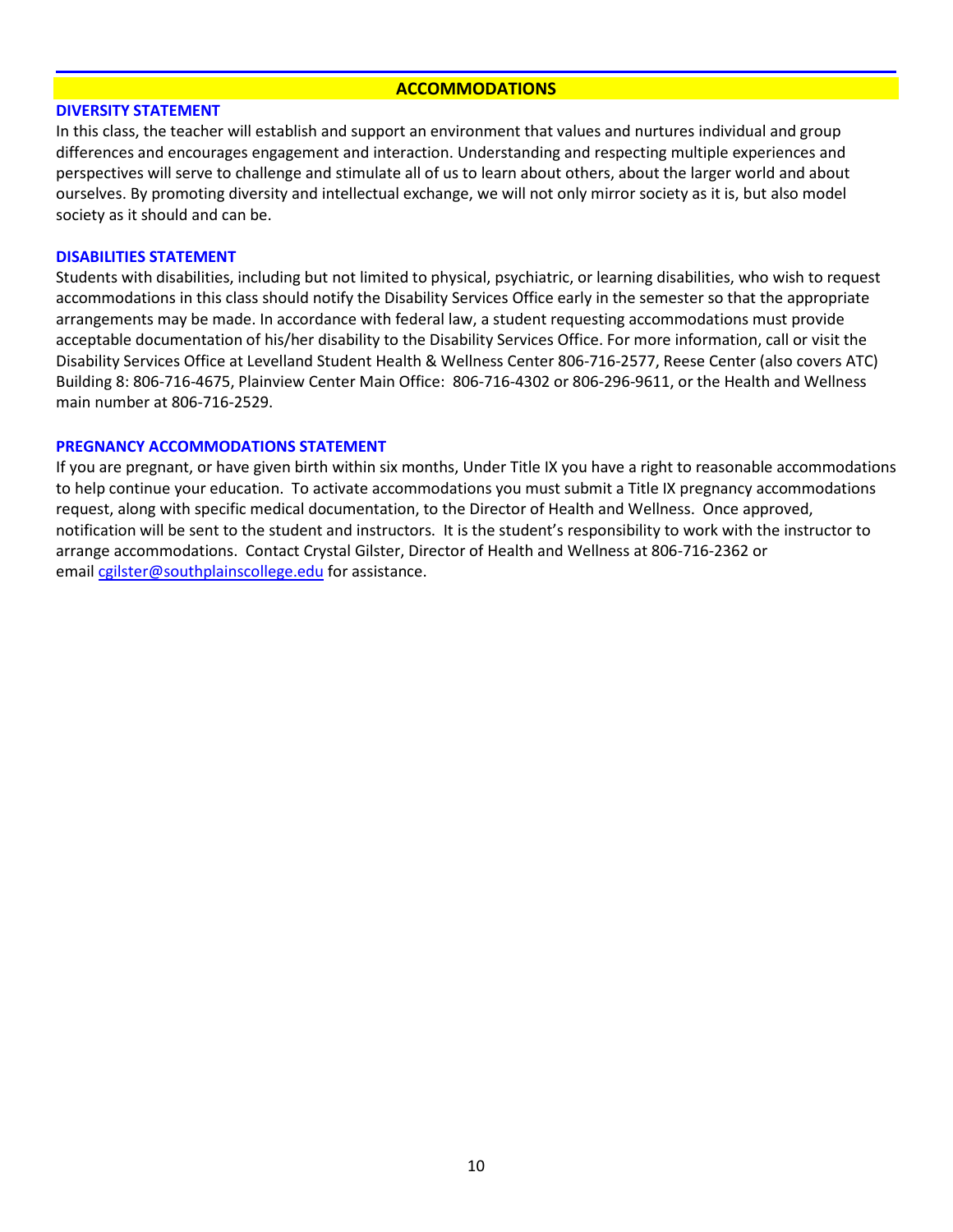# **FOUNDATION SKILLS**

# **BASIC SKILLS–Reads, Writes, Performs Arithmetic and Mathematical Operations, Listens and Speaks**

F-1 **READING**–locates, understands, and interprets written information in prose and in documents such as manuals, graphs, and schedules.

F-2 **WRITING**–communicates thoughts, ideas, information and messages in writing and creates documents such as letters, directions, manuals, reports, graphs, and flow charts.

F-3 **ARITHMETIC**–performs basic computations; uses basic numerical concepts such as whole numbers, etc.

F-4 **MATHEMATICS**–approaches practical problems by choosing appropriately from a variety of mathematical techniques.

F-5 **LISTENING**–receives, attends to, interprets, and responds to verbal messages and other cues.

F-6 **SPEAKING**–organizes ideas and communicates orally.

# **THINKING SKILLS–Thinks Creatively, Makes Decisions, Solves Problems, Visualizes and Knows How to Learn and Reason**

F-7 **CREATIVE THINKING**–generates new ideas.

F-8 **DECISION-MAKING**–specifies goals and constraints, generates alternatives, considers risks, evaluates and chooses best alternative.

F-9 **PROBLEM SOLVING**–recognizes problems, devises and implements plan of action.

F-10 **SEEING THINGS IN THE MIND'S EYE**–organizes and processes symbols, pictures, graphs, objects, and other information.

F-11 **KNOWING HOW TO LEARN**–uses efficient learning techniques to acquire and apply new knowledge and skills.

F-12 **REASONING**–discovers a rule or principle underlying the relationship between two or more objects and applies it when solving a problem.

# **PERSONAL QUALITIES–Displays Responsibility, Self-Esteem, Sociability, Self-Management, Integrity and Honesty**

F-13 **RESPONSIBILITY**–exerts a high level of effort and perseveres towards goal attainment.

F-14 **SELF-ESTEEM**–believes in own self-worth and maintains a positive view of self.

F-15 **SOCIABILITY**–demonstrates understanding, friendliness, adaptability, empathy and politeness in group settings.

F-16 **SELF-MANAGEMENT**–assesses self accurately, sets personal goals, monitors progress and exhibits selfcontrol.

F-17 **INTEGRITY/HONESTY**–chooses ethical courses of action.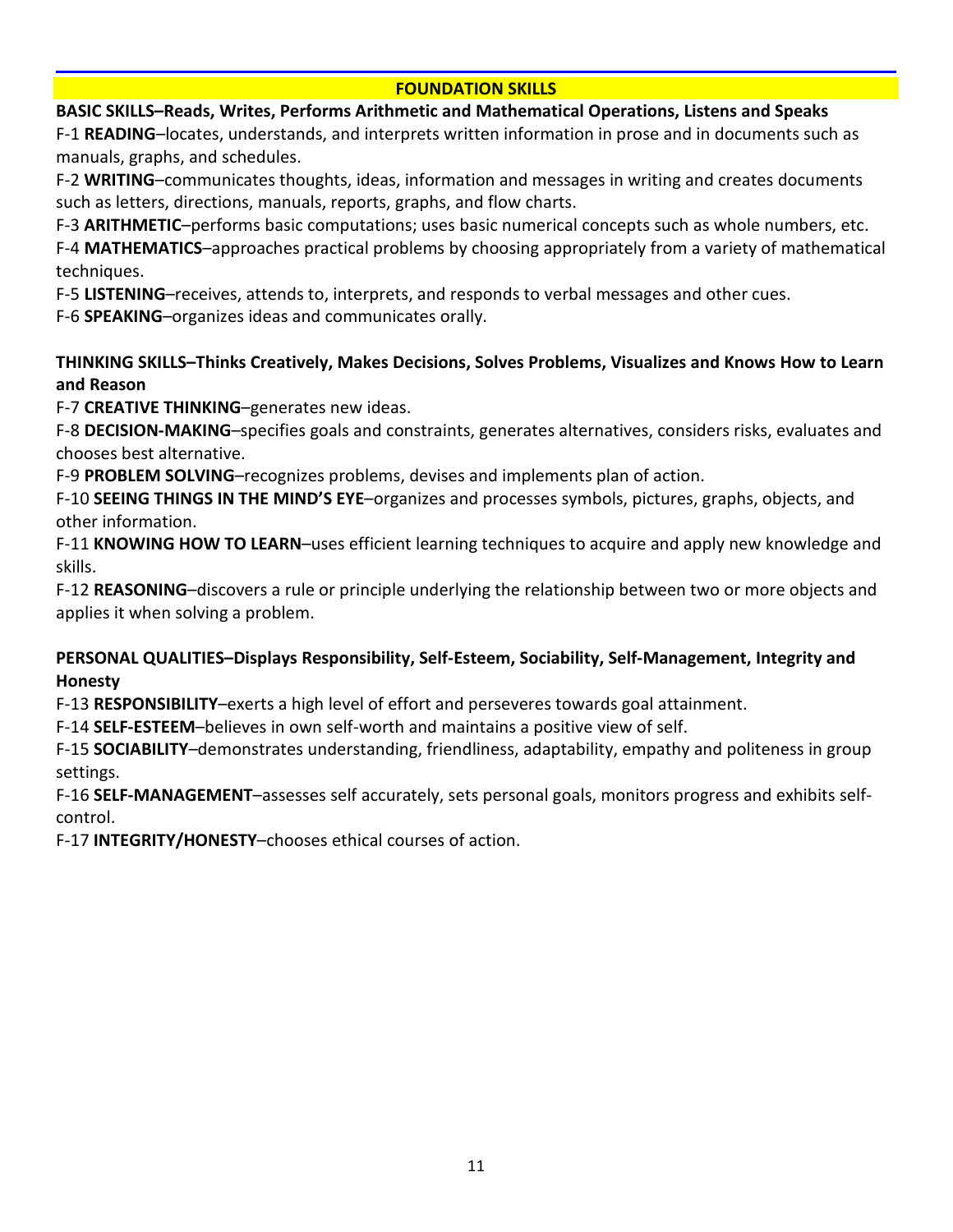# **The Secretary's Commission on Achieving Necessary Skills (SCANS) COMPETENCIES**

# **RESOURCES**

C-1 **TIME** - Selects goal-relevant activities, ranks them, allocates time, prepares and follows schedules. C-3 **MATERIALS AND FACILITIES** - Acquires, stores, allocates, and uses materials or space efficiently. C-4 **HUMAN RESOURCES** - Assesses skills and distributes work accordingly, evaluates performances and provides feedback.

# **INFORMATION**

C-5 **ACQUIRES AND EVALUATES INFORMATION**

C-6 **ORGANIZES AND MAINTAINS INFORMATION**

C-7 **INTERPRETS AND COMMUNICATES INFORMATION**

C-8 **USES COMPUTERS TO PROCESS INFORMATION**

# **INTERPERSONAL**

C-9 **PARTICIPATES AS A MEMBER OF A TEAM** - contributes to group effort.

C-10 **TEACHES OTHERS**

C-11 **SERVES CLIENTS/CUSTOMERS**–works to satisfy customer's expectations.

C-12 **EXERCISES LEADERSHIP**–communicates ideas to justify position, persuades and convinces others, responsibly challenges existing procedures and policies.

C-13 **NEGOTIATES**-works toward agreements involving exchanges of resources; resolves divergent interests. C-14 **WORKS WITH CULTURAL DIVERSITY**–works well with men and women from diverse backgrounds.

**SYSTEMS** – Understands Complex Interrelationships

C-15 **UNDERSTANDS SYSTEMS**–knows how social, organizational, and technological systems work and operates effectively with them.

C-16 **MONITORS AND CORRECTS PERFORMANCE**–distinguishes trends, predicts impacts on system operations, diagnoses systems performance and corrects malfunctions.

C-17 **IMPROVES OR DESIGNS SYSTEMS**–suggests modifications to existing systems and develops new or alternative systems to improve performance.

# **TECHNOLOGY**

C-18 **SELECTS TECHNOLOGY**–chooses procedures, tools, or equipment, including computers and related technologies.

C-19 **APPLIES TECHNOLOGY TO TASK**–understands overall intent and proper procedures for setup and operation of equipment.

C-20 **MAINTAINS AND TROUBLESHOOTS TECHNOLOGY**–prevents, identifies, or solves problems with equipment, including computers and other technologies.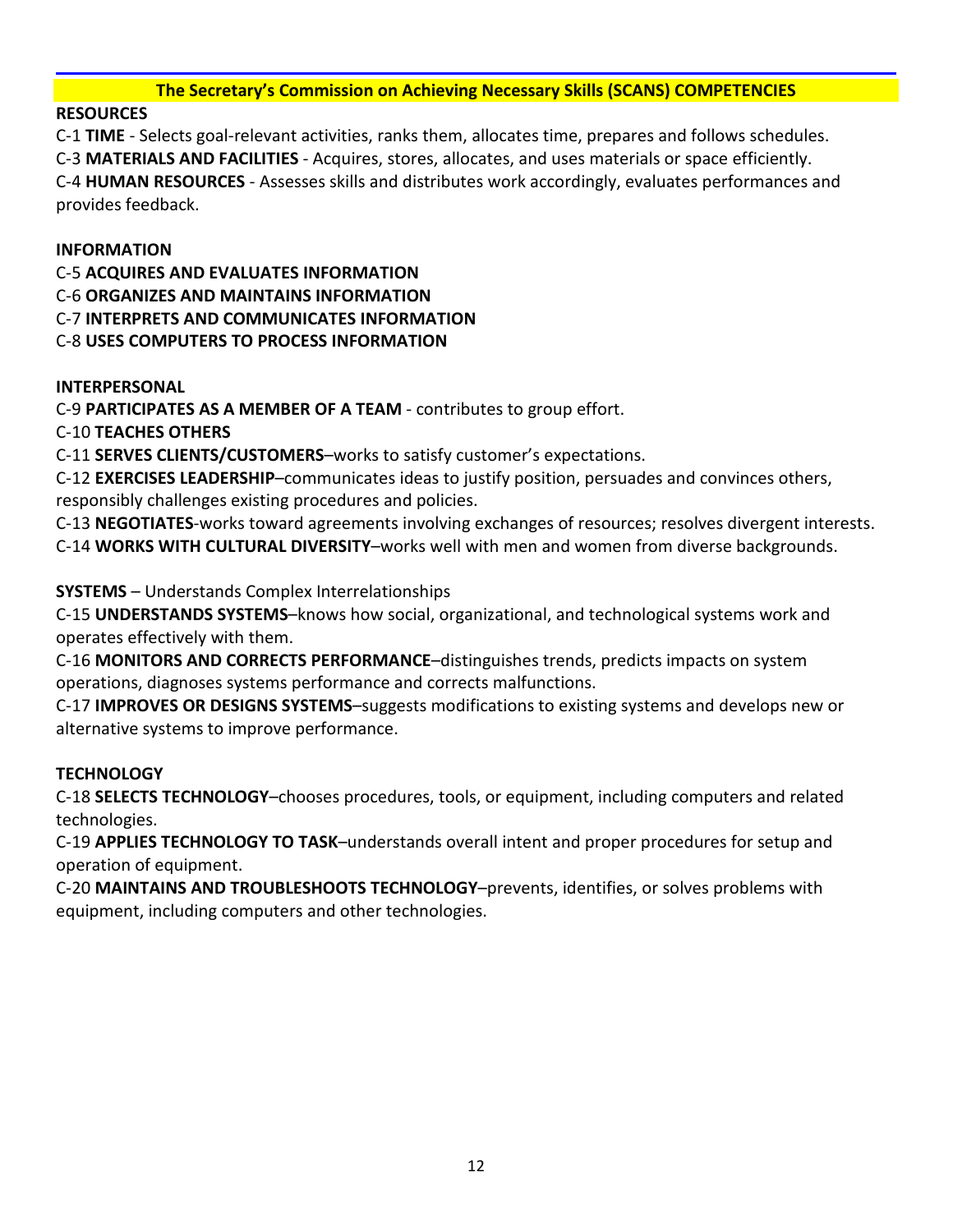|                                                  | <b>COURSE OUTLINE AND CALENDARS</b>                                         |                                                                                                                                                      |                                                               |                                                                                                                                                                                                             |
|--------------------------------------------------|-----------------------------------------------------------------------------|------------------------------------------------------------------------------------------------------------------------------------------------------|---------------------------------------------------------------|-------------------------------------------------------------------------------------------------------------------------------------------------------------------------------------------------------------|
| <b>DATE</b>                                      |                                                                             | <b>TOPICS</b>                                                                                                                                        | <b>READINGS</b>                                               | <b>QUIZZES</b>                                                                                                                                                                                              |
|                                                  | Mon.<br>Aug.<br>30 <sup>th</sup><br>to<br>Fri.<br>Sept.<br>17 <sup>th</sup> | EBP & CDM                                                                                                                                            | Chapters 1 & 17<br>CDM Ch. 1 (from PTHA<br>1301)              | Acknowledgement Quiz<br>DUE Sunday, September 5 <sup>st</sup> by 11:59P                                                                                                                                     |
|                                                  |                                                                             | <b>Tissue Response</b>                                                                                                                               | Chapters 2 & 15                                               |                                                                                                                                                                                                             |
| Online Prep during<br>Clinical I                 |                                                                             | Tissue Repair<br><b>Pertinent Assessments</b>                                                                                                        | Chapter 2 & 3<br>Patho Chapter 7<br>$PTCH$ p. 80<br>Chapter 3 |                                                                                                                                                                                                             |
|                                                  |                                                                             |                                                                                                                                                      |                                                               |                                                                                                                                                                                                             |
| Monday<br>Sept. 20 <sup>th</sup><br>$(9A-1P)$    |                                                                             | Introduction to PTHA 1431<br>Review of Online Prep<br>Exam 1 Day 1 11A<br>12noon: Guest Lecturer (Spencer<br>McCombs) : Pain and Emotion             | PTHA 1431 Course Syllabus                                     | Exam 1 Day 2 due Friday, Sept. 24th by<br>11:59P<br>Thermal Agents TAs train 9/21 after Rehab                                                                                                               |
| Wednesday<br>Sept. 22 <sup>nd</sup><br>$(9A-2P)$ |                                                                             | Thermal Agents (Superficial Heat<br>Modalities, Cold Modalities) Day 1                                                                               | <b>Thermal Agents</b><br>Chapter 4<br>PTCH p.43, 44, 161-164  | Reading Quiz 1 (Chapter 4)<br>DUE Tuesday, Sept. 21st by 11:59P<br>Viewing Quiz 1 (Thermal Agents)<br>DUE Tuesday, Sept. 21st by 11:59P                                                                     |
| Monday<br>Sept. 27th<br>$(9A-2P)$                |                                                                             | Thermal Agents Day 2 : Skills<br>Check-Off                                                                                                           |                                                               | Thermal Agents Debates (MHP & Ice<br>Massage)<br>DUE Sunday, Sept. 26th by 11:59P<br>Thermal Agents & Compression TAs train<br>9/28 after Rehab                                                             |
| Wednesday<br>Sept. 29 <sup>th</sup><br>$(9A-2P)$ |                                                                             | Thermal Agents & Compression<br>(GameReadys, IPC, Contrast Bath)<br>Day 1                                                                            | Edema Management<br>Chapter 8<br>PTCH p.45, 166               | Reading Quiz 2 (Chapter 8)<br>DUE Tuesday, Sept. 28th by 11:59P<br>Reading Quiz 3 (Chapter 6)                                                                                                               |
| Monday<br>Oct. 4 <sup>th</sup><br>$(9A-2P)$      |                                                                             | Thermal Agents & Compression<br>Day 2 : Skills Check-Off                                                                                             | Hydrotherapy<br>Chapter 6<br>PTCH p.43, 44, 161, 162, 165     | DUE Tuesday, Sept. 28th by 11:59P<br>Viewing Quiz 2 (Compression)<br>DUE Tuesday, Sept. 28th by 11:59P<br><b>Compression Debate</b><br>DUE Sunday, Oct. 3rd by 11:59P<br>Massage TAs train 10/3 after Rehab |
| Wednesday<br>Oct. $6th$<br>$(9A-2P)$             |                                                                             | Soft Tissue Management (Massage)<br>Day 1<br>(with guest lab instructors Ricky Baker,<br>Melodi Reeder, Madison Lynskey, John<br>Cole, Chris Morgan) | Chapter 9<br>PTCH p.45, 165, 171                              | Reading Quiz 4 (Chapter 9)<br>DUE Tuesday, Oct. 5th by 11:59P<br>Viewing Quiz 3 (Massage)<br>DUE Tuesday, Oct. 5 <sup>th</sup> by 11:59P<br><b>IASTM</b> Debate                                             |
| Monday<br>Oct. $11th$<br>$(9A-2P)$               |                                                                             | Soft Tissue Management (Massage)<br>Day 2:Skills Check-Off                                                                                           |                                                               | DUE Sunday, Oct. 10th by 11:59P<br>Traction TAs train 10/12 after Rehab                                                                                                                                     |
| Wednesday<br>Oct. $13th$<br>$(9A-2P)$            |                                                                             | Soft Tissue Management (Traction)<br>Day 1                                                                                                           | Chapter 7<br>PTCH p.46, 169                                   | Reading Quiz 5 (Chapter 7)<br>DUE Tuesday, Oct. 12 <sup>th</sup> by 11:59P<br>Viewing Quiz 4 (Traction)<br>DUE Tuesday, Oct. 12th by 11:59P<br><b>Traction Debate</b>                                       |
| Monday<br>Oct. 18 <sup>th</sup><br>$(9A-2P)$     |                                                                             | Soft Tissue Management (Traction)<br>Day 2 : Skills Check-Off                                                                                        |                                                               | DUE Sunday, Oct. 17th by 11:59P<br>Performance Improvement (Midterm)<br>DUE Monday, Oct. 18th by 11:59P                                                                                                     |
| Wednesday<br>Oct. $20th$<br>$(9A-2P)$            |                                                                             | <b>Midterm Lab Exam 9A-12noon</b><br><b>Exam 2 Day 1 1P-2P</b>                                                                                       |                                                               | Exam 2 Day 2 due Sunday, Oct. 24th by<br>11:59P<br>Ultrasound TAs train 10/21 after Rehab                                                                                                                   |